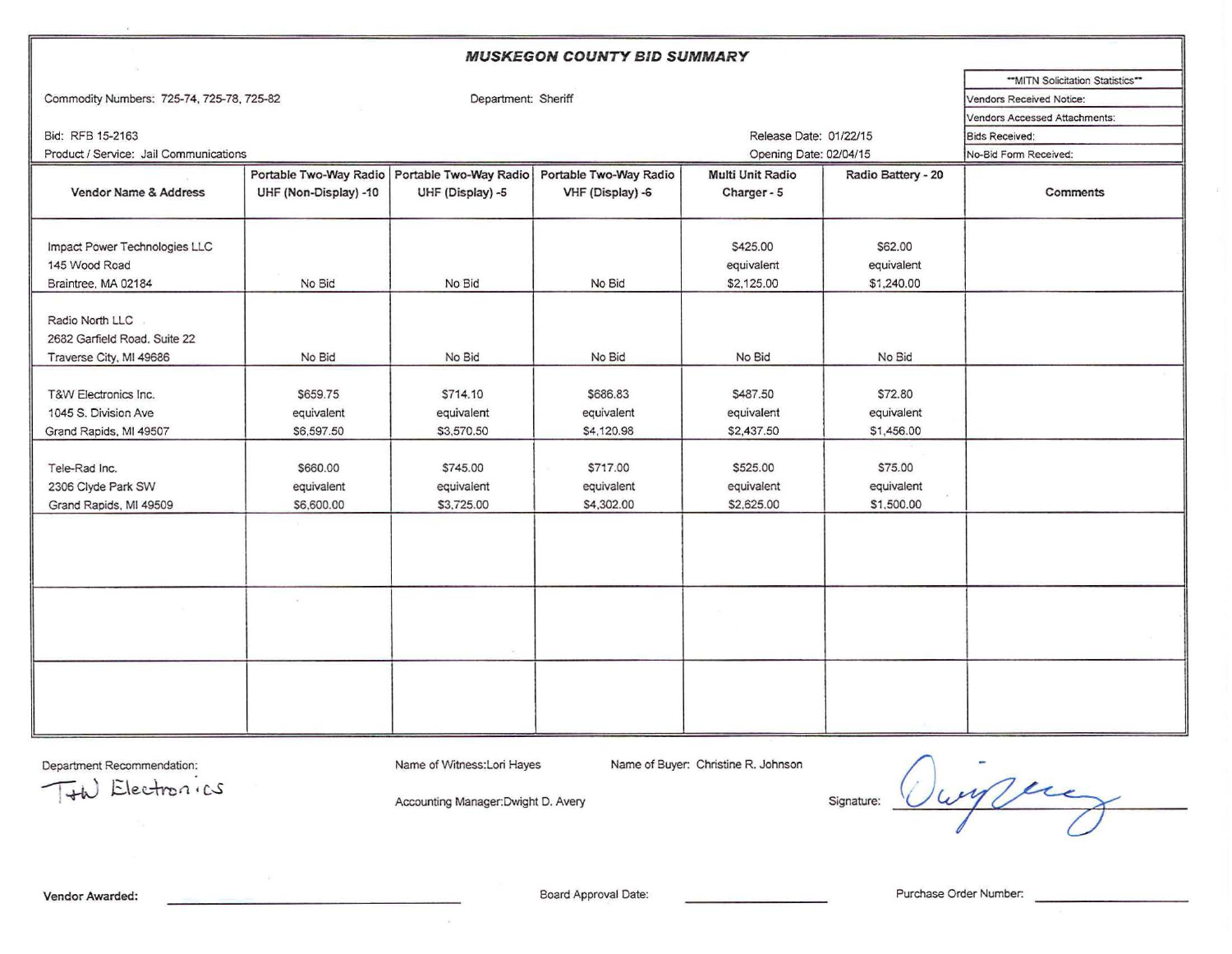## MUSKEGON COUNTY BID SUMMARY Commodity Numbers: 725-74, 725-78, 725-82 Department: Sheriff Bid: RFB 1\$-2163 Release Date: 01/22/2015 Product / Service: Jail Communications **Opening Date: 02/04/2015** Communications of the control of the control of the control of the control of the control of the control of the control of the control of the control of the **Base Station | Cross-Bank | Base Station | Misc Installation | Installation** Vendor Name & Address | Reater - UHF - 2 | Reapter UHF/VHF - 1 | Antenna & Cable - 2 | Parts | On-Site | Comments Impact Power Technologies LLC 145 Wood Road Braintree, MA 02184 { No Bid { No Bid { No Bid { No Bid { Radio North LLC 2682 Garfield Road. Suite 22 Traverse City, MI 49686  $\blacksquare$  No Bid No Bid No Bid No Bid No Bid No Bid No Bid No Bid T&W Electronics Inc. **\$288.00** \$6,735.00 **\$388.00** 1045 S. Division Ave **equivalent** equivalent equivalent equivalent equivalent Grand Rapids. Michigan 49507  $\vert$  \$13,470.00  $\vert$  \$1,268.00  $\vert$  \$776.00  $\vert$  \$960.00  $\vert$  \$960.00 Tele-Rad Inc. 2306 Clyde Park SW and Clear and Park SW equivalent Grand Rapids, MI 49509  $\vert$  \$13,470.00  $\vert$  \$1,460.00  $\vert$  \$596.55  $\vert$  \$3,342.91  $\vert$  \$3,750.00

Department Recommendation: Name of Witness: Lori Hayes Name of Buyer: Christine R. Johnson

Accounting Manager:Dwight D. Avery Signature: Signature: